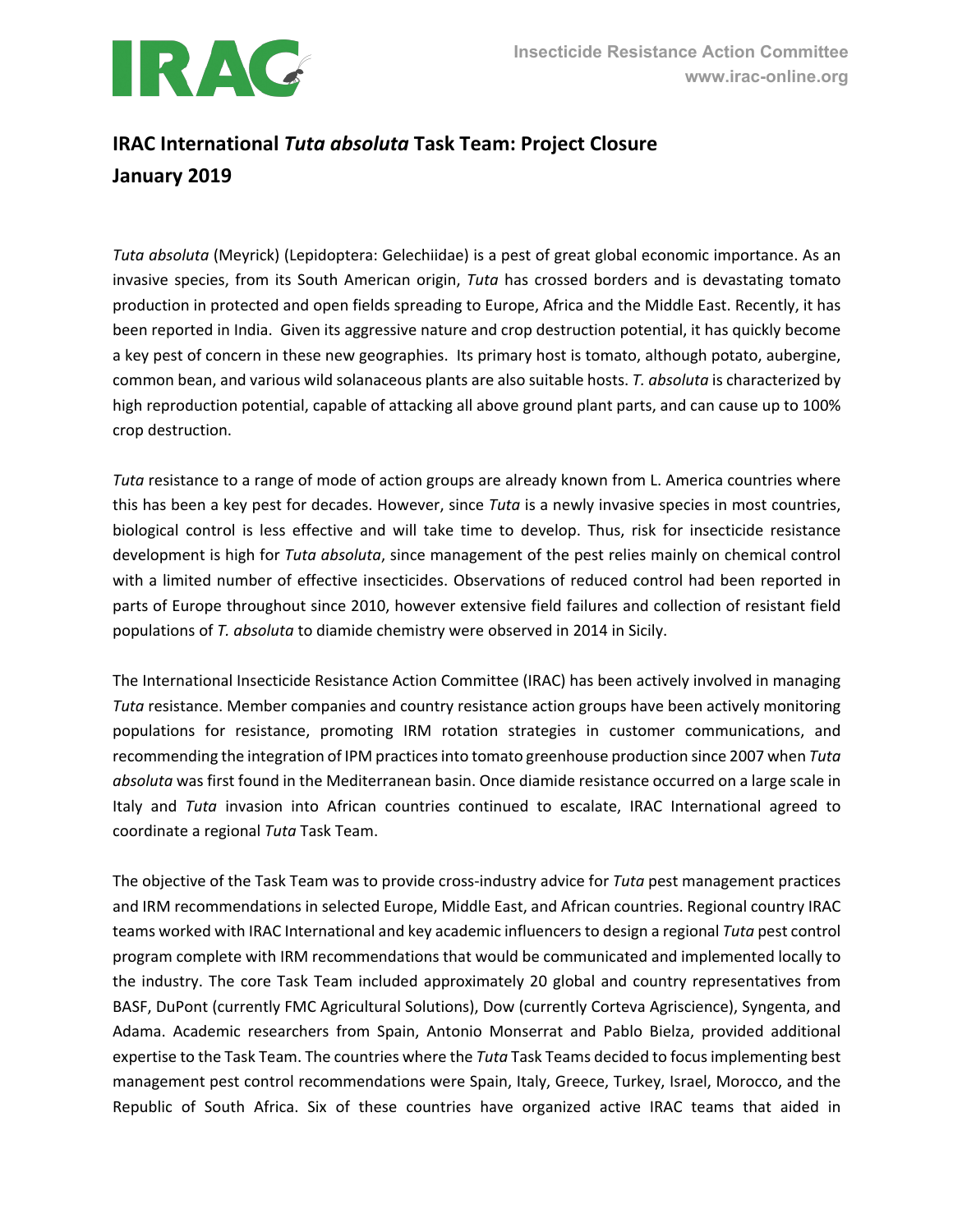

coordinating communication and training programs for the final recommendations. The core team met in Malaga, Spain in October 2016 to complete the project plan. Country and global IRAC members identified country leaders, target audiences, and country-specific organizations and opportunities to communicate/educate growers. The technical training document was also finalized as a 140-page slide set titled "Best Management Practices to Control *Tuta absoluta* recommendations to Mange Insect Resistance". The training document was arranged into 12 chapters seen below:

- 1. Update *Tuta* presence and pest status globally
- 2. Recognize *Tuta* life stages, life cycle, damage, and plant symptoms
- 3. *Tuta* control products, resistance publications, and method to evaluate efficacy
- 4. Monitor *Tuta* populations
- 5. Integrate key *Tuta* control strategies
- 6. Understand Action Thresholds for chemical and microbiological control
- 7. Maximize pest control using adjuvants and app tech equipment
- 8. Understand Insecticide Resistance Management Principles
- 9. Implement Insecticide Resistance Management Strategies
- 10. Grower adoption of *Tuta* IRM: Factors that influence Growers
- 11. Examples of country MoA alternation programs
- 12. Country IRM execution guidelines

The seven country teams began to implement the *Tuta* training program in 2017 and continued through 2018. The country teams followed different courses of action choosing available resources that would expedite delivering the best control practices and IRM recommends to growers.

Some examples:

**IRAC Spain** is very active and member companies incorporated *Tuta* technical material into their internal training programs. Spain IRAC organized a series of conferences and training events in key locations aimed at technicians and farmers using the Institute of Agrifood Research and Technology, CAJAMAR, the Institut of Recerca i Tecnologia Agroalimentàries, IRTA, and associations of produce exporters.